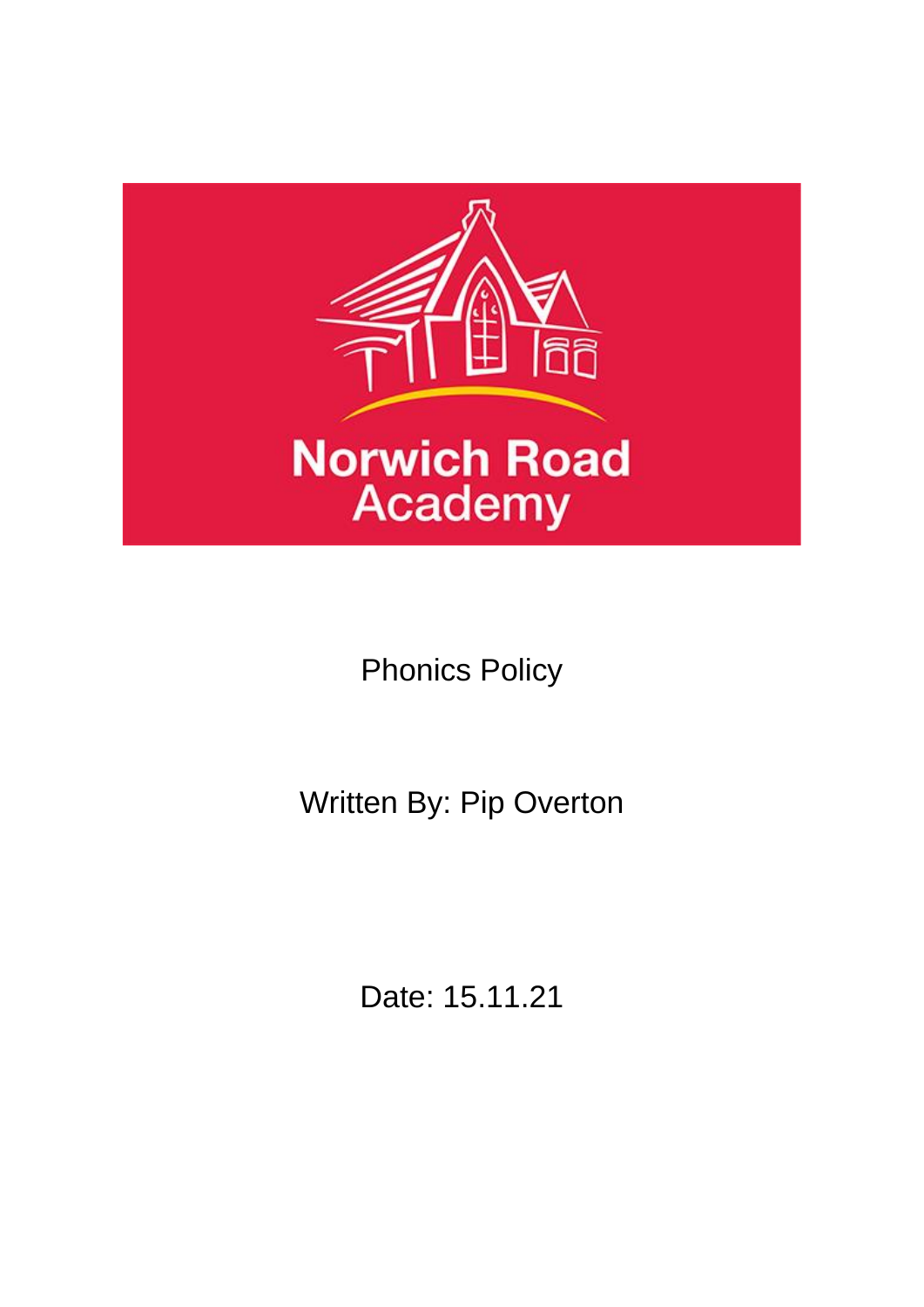# **Phonics and early reading policy**

#### **The context of our school**

Norwich Road Academy is situated in the centre of Thetford with 336 pupils on roll. Of those pupils 208 are EAL, 89 are PP and 67 have SEND needs. It is essential that our approach to teaching phonics and reading is accessible to all learners, regardless of background and that it promotes and fosters a life-long love of reading from the very beginning of their school journey.

### **Intent**

#### **Phonics (reading and spelling)**

At **Norwich Road Academy**, we believe that all our children can become fluent readers and writers. This is why we teach reading through *Little Wandle Letters and Sounds Revised*, which is a systematic and synthetic phonics programme. We start teaching phonics in Nursery/Reception and follow the *[Little Wandle Letters and Sounds Revised](https://www.littlewandlelettersandsounds.org.uk/wp-content/uploads/2021/06/Programme-Overview_Reception-and-Year-1.pdf)* progression, which ensures children build on their growing knowledge of the alphabetic code, mastering phonics to read and spell as they move through school.

As a result, all our children are able to tackle any unfamiliar words as they read. At Norwich Road Academy, we also model the application of the alphabetic code through phonics in shared reading and writing, both inside and outside of the phonics lesson and across the curriculum. We have a strong focus on language development for our children because we know that speaking and listening are crucial skills for reading and writing in all subjects.

#### **Comprehension**

At **Norwich Road Academy**, we value reading as a crucial life skill. By the time children leave us, they read confidently for meaning and regularly enjoy reading for pleasure. Our readers are equipped with the tools to tackle unfamiliar vocabulary. We encourage our children to see themselves as readers for both pleasure and purpose.

Because we believe teaching every child to read is so important, we have a Reading Leader who drives the early reading programme in our school. This person is highly skilled at teaching phonics and reading, and they monitor and support our reading team, so everyone teaches with fidelity to the *Little Wandle Letters and Sounds Revised* programme.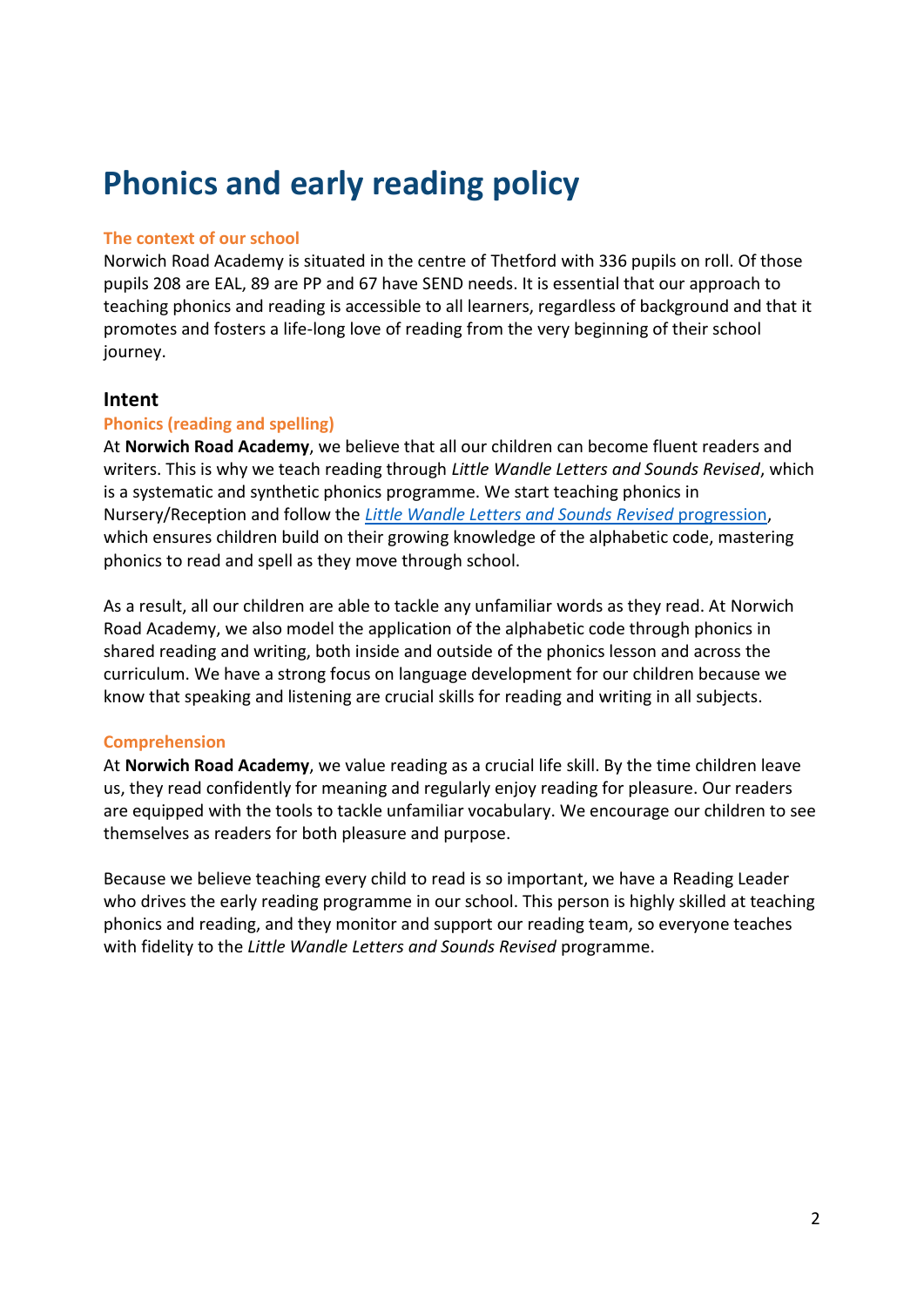## **Implementation**

### **Foundations for phonics in Nursery**

- We provide a balance of child-led and adult-led experiences for all children that meet the curriculum expectations for 'Communication and language' and 'Literacy'. These include:
	- o sharing high-quality stories and poems
	- o learning a range of nursery rhymes and action rhymes
	- $\circ$  activities that develop focused listening and attention, including oral blending
	- o attention to high-quality language.
- We ensure Nursery children are well prepared to begin learning grapheme-phoneme correspondences (GPCs) and blending in Reception.

## **Daily phonics lessons in Reception and Year 1**

- We teach phonics for 30 minutes a day. In Reception, we build from 10-minute lessons, with additional daily oral blending games, to the full-length lesson as quickly as possible. Each Friday, we review the week's teaching to help children become fluent readers.
- Children make a strong start in Reception: teaching begins in Week 2 of the Autumn term.
- We follow the *[Little Wandle Letters and Sounds Revised](https://www.littlewandlelettersandsounds.org.uk/wp-content/uploads/2021/06/Programme-Overview_Reception-and-Year-1.pdf)* expectations of progress:
	- o Children in Reception are taught to read and spell words using Phase 2 and 3 GPCs, and words with adjacent consonants (Phase 4) with fluency and accuracy.
	- o Children in Year 1 review Phase 3 and 4 and are taught to read and spell words using Phase 5 GPCs with fluency and accuracy.

#### **Daily Keep-up lessons ensure every child learns to read**

- Any child who needs additional practice has daily Keep-up support, taught by a fully trained adult. Keep-up lessons match the structure of class teaching, and use the same procedures, resources and mantras, but in smaller steps with more repetition, so that every child secures their learning.
- We timetable daily phonics lessons for any child in Year 2 or 3 who is not fully fluent at reading or has not passed the Phonics Screening Check. These children urgently need to catch up, so the gap between themselves and their peers does not widen. We use the *Little Wandle Letters and Sounds Revised* assessments to identify the gaps in their phonic knowledge and teach to these using the Keep-up resources – at pace.
- If any child in Year 3 to 6 has gaps in their phonic knowledge when reading or writing, we plan phonics 'catch-up' lessons to address specific reading/writing gaps. These short, sharp lessons last 10 minutes and take place at least three times a week.

#### **Teaching reading: Reading practice sessions three times a week**

- We teach children to read through reading practice sessions daily. These:
	- o are taught by a fully trained adult.
	- o use books matched to the children's secure phonic knowledge using the *Little Wandle Letters and Sounds Revised* assessments and book matching grids on pages 11–20 of ['Application of phonics to reading'](https://www.littlewandlelettersandsounds.org.uk/wp-content/uploads/2021/03/LS-KEY-GUIDANCE-APPLICATION-OF-PHONICS-FINAL-1.pdf)
	- $\circ$  are monitored by the class teacher and Teaching Assistant, who rotate and work with pairs or groups on a regular basis.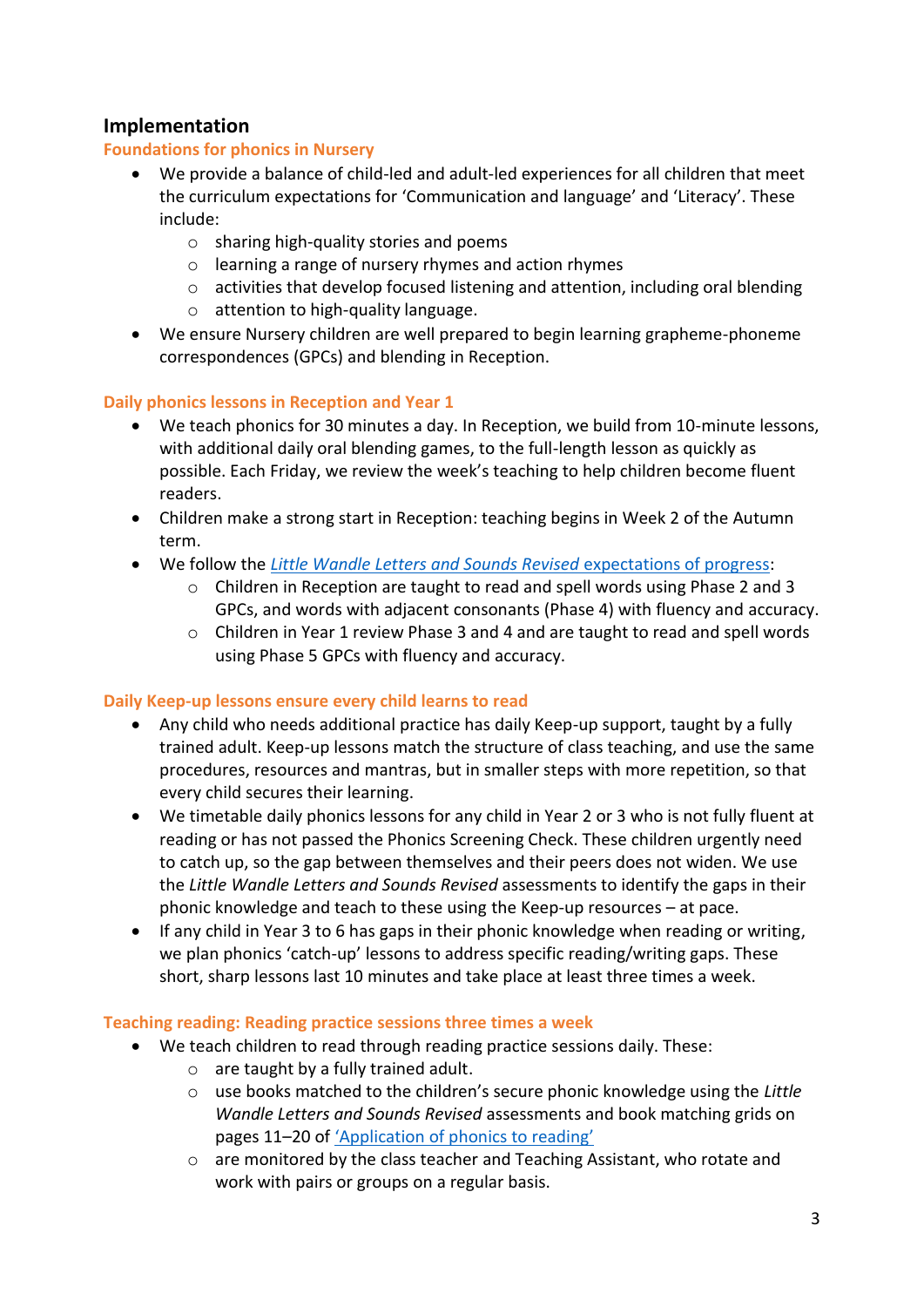- Each reading practice session has a clear focus, so that the demands of the session do not overload the children's working memory. The reading practice sessions have been designed to focus on three key reading skills:
	- o decoding
	- o prosody: teaching children to read with understanding and expression
	- o comprehension: teaching children to understand the text.
- In Reception these sessions start in Week 4. Children who are not yet decoding have daily additional blending practice in small groups, so that they quickly learn to blend and can begin to read books.
- In Year 2 and 3, we continue to teach reading for any children who still need to practise reading with decodable books.

#### **Home reading**

- Decodable reading books are taken home to ensure success is shared with the family.
	- o Reading for pleasure books also go home for parents to share and read to children.
	- o We use the *[Little Wandle Letters and](https://www.littlewandlelettersandsounds.org.uk/resources/for-parents/) Sounds Revised* parents' resources to engage our families and share information about phonics, the benefits of sharing books, how children learn to blend and other aspects of our provision, both online and through workshops.

#### **Ensuring consistency and pace of progress**

- Every teacher in our school has been trained to teach reading, so we have the same expectations of progress. We all use the same language, routines and resources to teach children to read so that we lower children's cognitive load.
- Weekly content grids map each element of new learning to each day, week and term for the duration of the programme.
- Lesson templates, Prompt cards and How to videos ensure teachers all have a consistent approach and structure for each lesson.
- The Reading Leader and SLT use the Audit and Prompt cards to regularly monitor and observe teaching; they use the summative data to identify children who need additional support and gaps in learning.

#### **Ensuring reading for pleasure**

*'Reading for pleasure is the single most important indicator of a child's success.'* (OECD 2002) *'The will influences the skill and vice versa.'* (OECD 2010)

We value reading for pleasure highly and work hard as a school to grow our Reading for Pleasure pedagogy.

- We read to children every day. We choose these books carefully as we want children to experience a wide range of books.
- Every classroom has an inviting book corner that encourages a love for reading. We curate these books and talk about them to entice children to read a wide range of books.
- In Nursery/Reception, children have access to the reading corner every day in their free flow time and the books are continually refreshed.